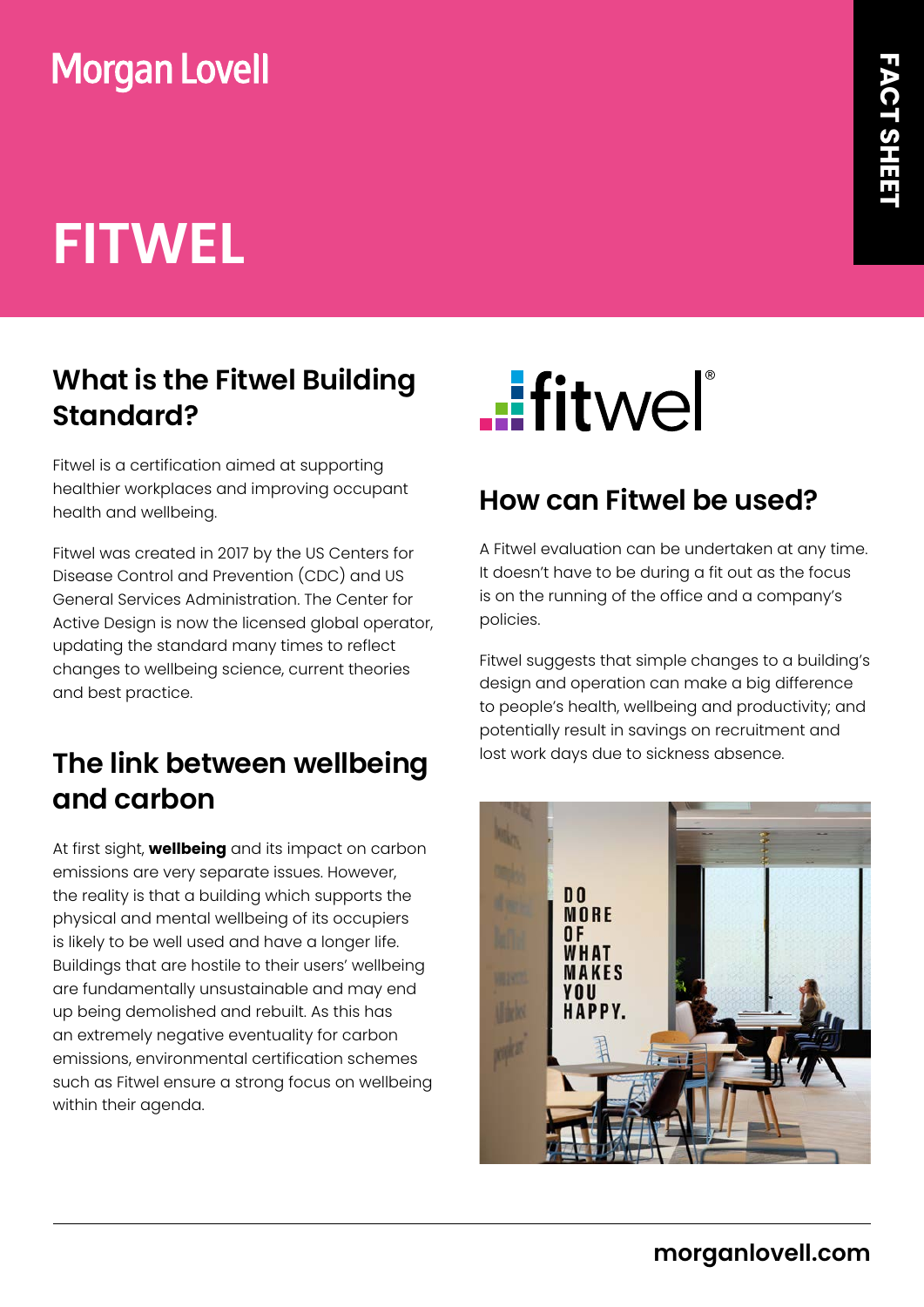#### **Fitwel scorecards**

The Fitwel system provides a range of scorecards which are applied to different types of building assessment:

 $\longrightarrow$ **Multi-tenant base build** – commercial buildings whose floors and common areas are occupied by multiple tenants (impacts spaces that are under the control of the building owner/ manager).

 $\longrightarrow$ **Multi-tenant whole building** – commercial buildings whose floors and common areas are occupied by multiple tenants (impacts all spaces).

 $\rightarrow$ **Single tenant building** – commercial buildings whose floors and common areas are occupied by a single tenant (impacts all spaces).

**Commercial interior space** – impacts spaces within a commercial building that are occupied or controlled by a single tenant.

 $\longrightarrow$ **Retail** – retail complexes whose floors and common areas are occupied by multiple tenants, or contiguous spaces within a building that are occupied or controlled by a single tenant.

**Multi-family residential building** –  $\rightarrow$ residential buildings that contain multiple dwelling units (impacts all spaces within the building).

#### **Fitwel assessment and certification**

The scorecards include 55+ evidence-based design and operational strategies that enhance buildings by addressing a broad range of health behaviours and risks. Each strategy is linked by scientific evidence to at least one of Fitwel's seven 'Health Impact Categories'.

Research has found that if improved, Fitwel's seven health impact categories are the main areas that can enhance an occupant's health and wellbeing.

- **1. Community health:** to broaden the impact of the project past the health of on site occupants.
- **2. Morbidity and absenteeism:** strategies to promote decreased rates of chronic disease and mental health conditions, reductions in disease transmission and fewer missed days of work.
- **3. Social equity for vulnerable populations:** strategies that ensure that a range of vulnerable people have increased access to health-promoting opportunities.
- **4. Instills feelings of wellbeing:** strategies that promote inclusion, relaxation and perceptions of safety.
- **5. Enhances access to healthy foods:** to provide occupants with greater availability of fruits, vegetables, and other nutritious food options.
- **6. Promotes occupant safety:** strategies that decrease the risk of crime and injury, protect cyclists and pedestrians from vehicular traffic and increase stair safety.
- **7. Increases physical activity:** strategies that incorporate opportunities for movement into everyday life.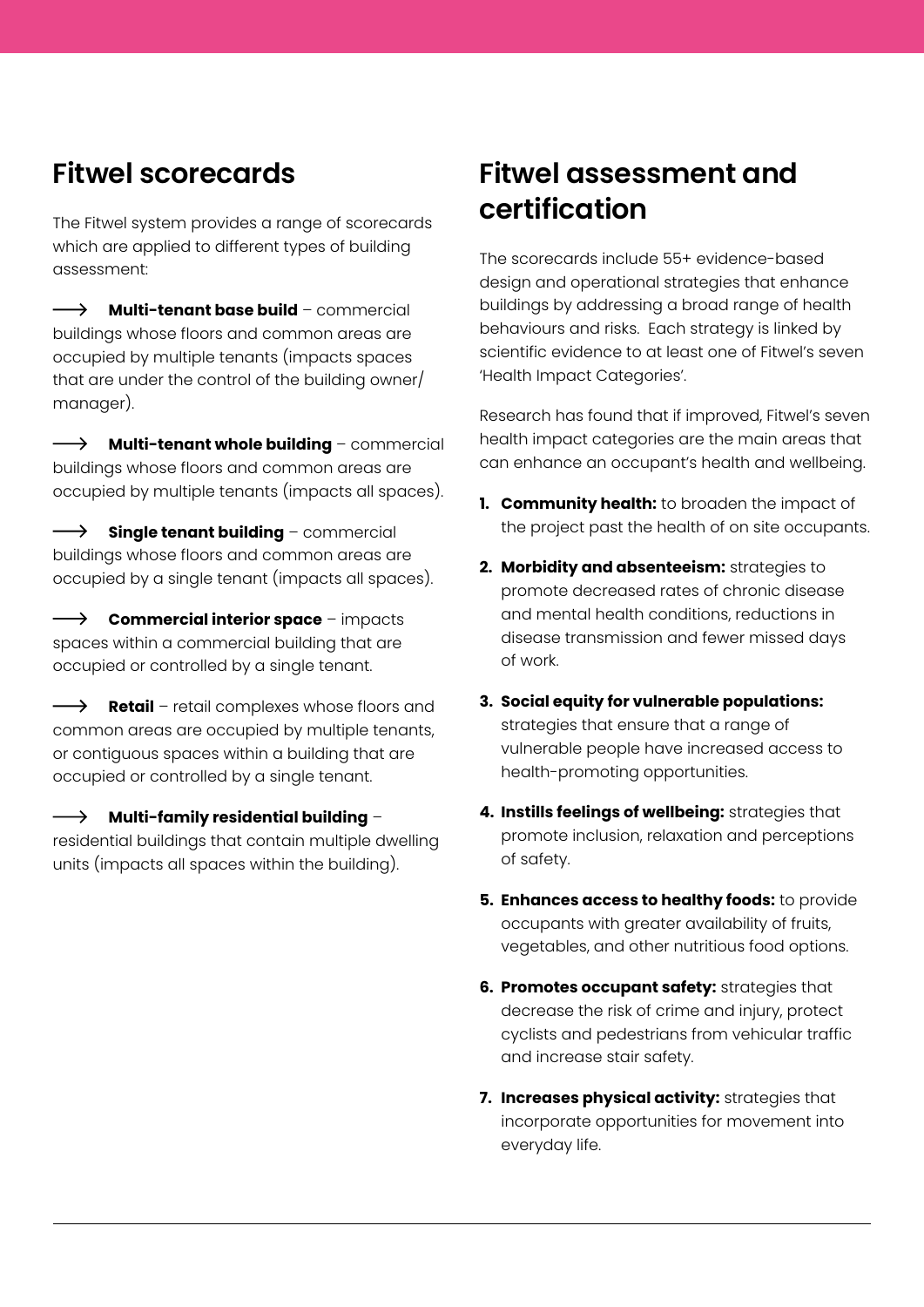Based on scientific data, each strategy is assigned points to arrive at its score. More points are given to the strategies that are proved to have greater impact on people's health and wellbeing. For example, providing a lactation room results in the highest possible 4.75 points. A building's 'Walk Score' (a metric to calculate the 'walkability' of your building and local area) and the building's proximity to local transport routes are two of the highest weighted strategies.

All strategies are voluntary which means any project is eligible to attempt certification. This also creates flexibility to focus on areas considered most important for the space.

The strategies are categorised into 12 sections:

- **1. Location**
- **2. Building access**
- **3. Outdoor spaces**
- **4. Entrances and ground floor**
- **5. Stairwells**
- **6. Indoor environments**
- **7. Workspaces**
- **8. Shared spaces**
- **9. Water supply**
- **10. Prepared food areas**
- **11. Vending machines and snack bars**
- **12. Emergency preparedness**